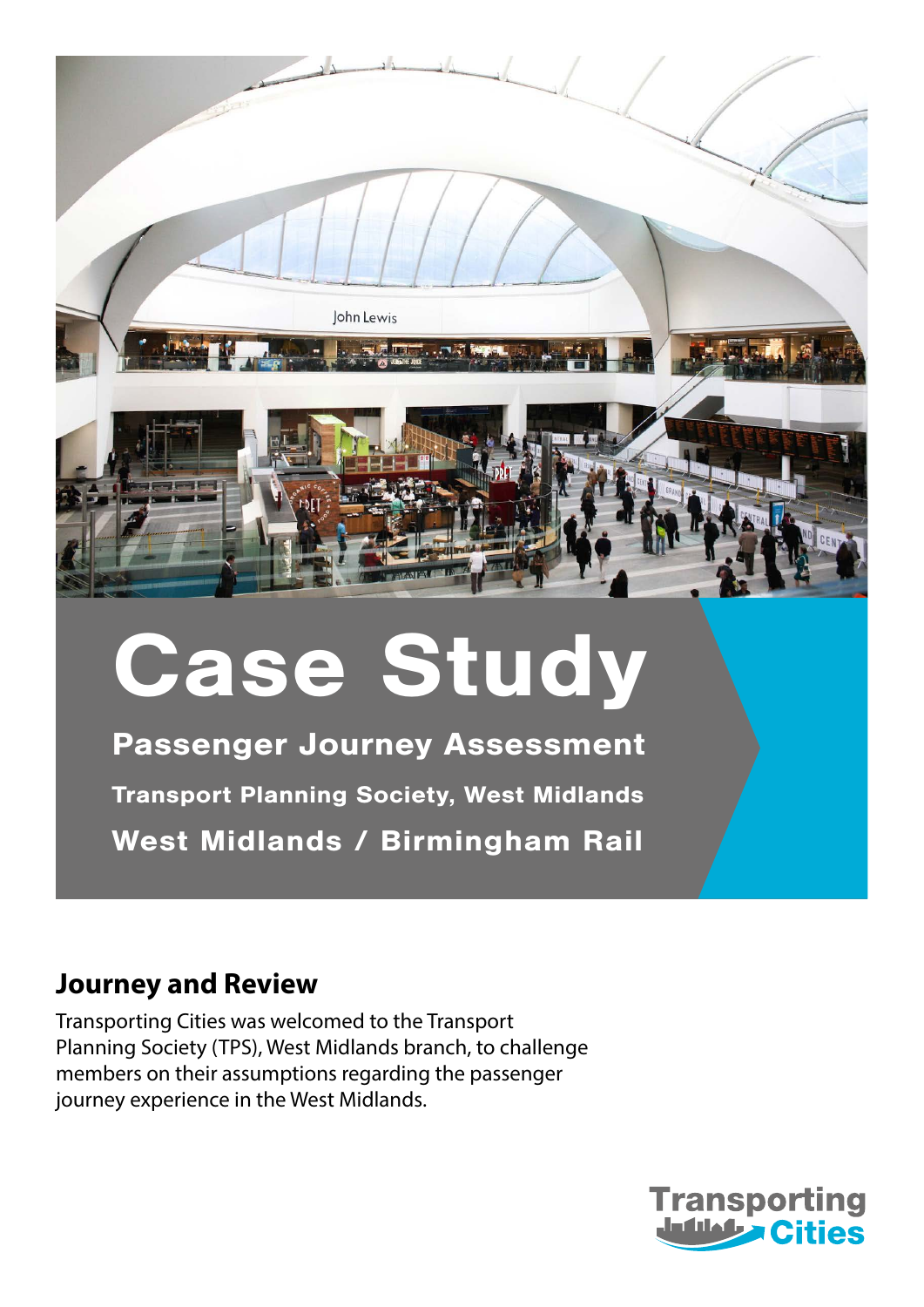## **Journey**

Liam Henderson, the founder of Transporting Cities, undertook a site visit to the region to review the interchange process at various hubs in the area. These were then presented to the TPS at a special event in September 2016.

The hard boundaries found between mainline railway termini and the city environment were the subject of much discussion with the group. With their role as gateways to the city region, abrupt end to the journey experience at the station entrance was associated with a poor visitor experience and gave a negative impression of the city. Transporting Cities was keen to remind the group that the journey to the city does not end at the railway station. Some level of responsibility must be incorporated to avoid abandoning the visitor on the side of a traffic junction. As mainline

stations become economic and cultural focus points to a city, juncture between transport and urban environment must be smoothed.

The group were challenged to put themselves in the mindset of a visitor to the city to consider the information that would be relevant at each stage of the journey. In the West Midlands, it was shown that the transport network did not guide visitors to popular sites, nor assist them in finding other transport modes. Navigating the transport system was further complicated by inconsistent names of various destinations and services.

Of particular note was the absolute lack of wayfinding to Birmingham Airport or the difficulty of interchange between Birmingham city centre stations.



Train departures to Birmingham Airport are not shown on the departures board. Is it a tram or is it a metro? What does a metro look like?



The signposted interchange route through Birmingham city centre leads through this environment.



Only one of these screens show departures for Moor Street Station. Which way to the University?





Interchange signage appears to finish here at the entrance to a shopping arcade. A visitor would not know that there is a station underneath.